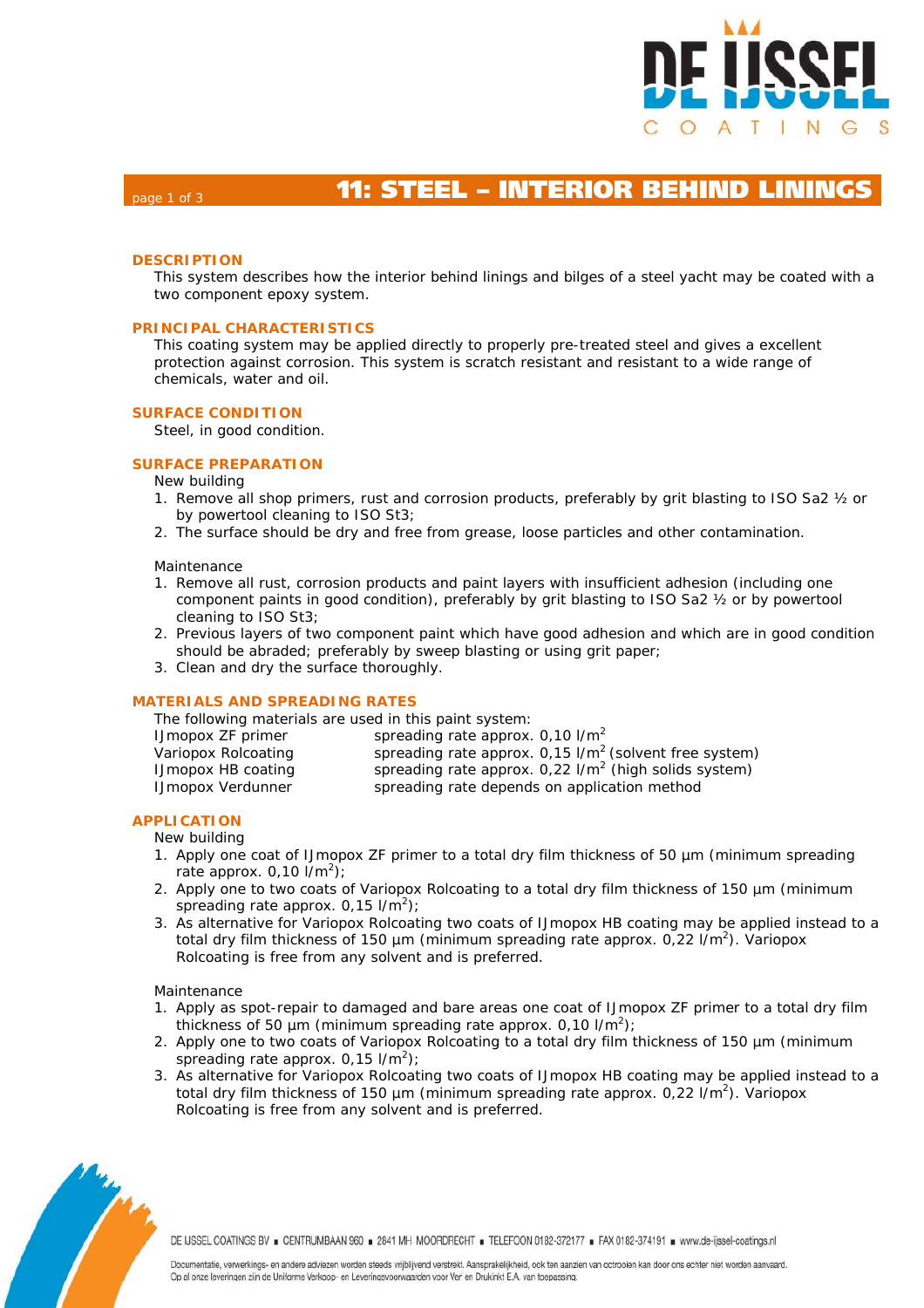

# page 2 of 3 **11: STEEL – INTERIOR BEHIND LINING**

## **ADDITIONAL INFORMATION**

- Bilges and anchor locker This paint system is also suitable for bilges and anchor lockers. Bilges may be contaminated with oil residues therefore special attention should be given to the preparation of the surface.
- Previous paint: one or two component?
- When it is not known if the previous coating system was based on one- or two component products, this can determined with a simple test. Soak a small piece of cloth in Double Coat Ontvetter and leave this for 15 minutes on the surface. Remove the cloth and check the surface. When the previous paint has not dissolved, is not softened and cannot be easily be removed it is most probably a two component paint. Only then it is possible to apply a fresh coat of two component paint.
- Durability and surface preparation

The durability of any paint system depends on a number of variables, amongst others: total dry film thickness, method of application, skill of labour, the conditions during which the coating is applied and cured, the exposure conditions during service and the preparation of the surface. Insufficient surface preparation might lead to blistering and loss of adhesion.

**Sanding** 

A durable adhesion will be obtained by thorough preparation of the surface. This may be achieved by sanding the surface. Sanding is also necessary when the time lapsed between application of each coat exceeds the maximum overcoating interval.

During application of the finishing coats, we recommend to use for each coat a finer grit paper. The table gives the recommended grit sizes:

| Grit paper:   | Recommended for:                                                                           |  |  |  |  |  |
|---------------|--------------------------------------------------------------------------------------------|--|--|--|--|--|
| $P24 - P36$   | Suitable for steel prior to application of IJmopox ZF primer.                              |  |  |  |  |  |
| P60           | Suitable for polyester gelcoat prior to the use of epoxy adhesives and bonding pastes.     |  |  |  |  |  |
| $P60 - P80$   | Suitable for:                                                                              |  |  |  |  |  |
|               | Removal of old coats of paint,                                                             |  |  |  |  |  |
|               | Sanding aluminium prior to application of IJmopox ZF primer.                               |  |  |  |  |  |
| P120          | Suitable for:                                                                              |  |  |  |  |  |
|               | Sanding polyester gelcoat prior to repair with fillers,                                    |  |  |  |  |  |
|               | Sanding of Variopox Injectiehars, Variopox Impregneerhars en Variopox Universele<br>hars.  |  |  |  |  |  |
| $P120 - P180$ | Suitable for:                                                                              |  |  |  |  |  |
|               | Wood, after application of first coat of paint,                                            |  |  |  |  |  |
|               | Epoxy fillers,                                                                             |  |  |  |  |  |
|               | Polyester fillers,                                                                         |  |  |  |  |  |
|               | Sanding of IJmopox ZF primer and/or IJmopox HB coating between each coat.                  |  |  |  |  |  |
| $P180 - P220$ | Suitable for:                                                                              |  |  |  |  |  |
|               | Sanding of Variopox Injectiehars, Variopox Impregneerhars en Variopox Universele           |  |  |  |  |  |
|               | hars.                                                                                      |  |  |  |  |  |
|               | Sanding of IJmopox ZF primer of IJmopox HB coating prior to application of Double<br>Coat. |  |  |  |  |  |
| $P220 - P280$ | Suitable for sanding gelcoat prior to application of Double Coat.                          |  |  |  |  |  |
| $P320 - P400$ | Suitable for sanding Double Coat between each coat.                                        |  |  |  |  |  |
| P600          | Suitable for sanding Double Coat prior to application of the final coat Double Coat when   |  |  |  |  |  |
|               | dark colours are used such as DC 855, DC 854 en RAL 5011, etc.                             |  |  |  |  |  |
| Finer then    | Suitable to remove dull areas prior to polishing.                                          |  |  |  |  |  |
| P600          |                                                                                            |  |  |  |  |  |



DE IJSSEL COATINGS BV = CENTRUMBAAN 960 = 2841 MH MOORDRECHT = TELEFOON 0182-372177 = FAX 0182-374191 = www.de-ijssel-coatings.nl